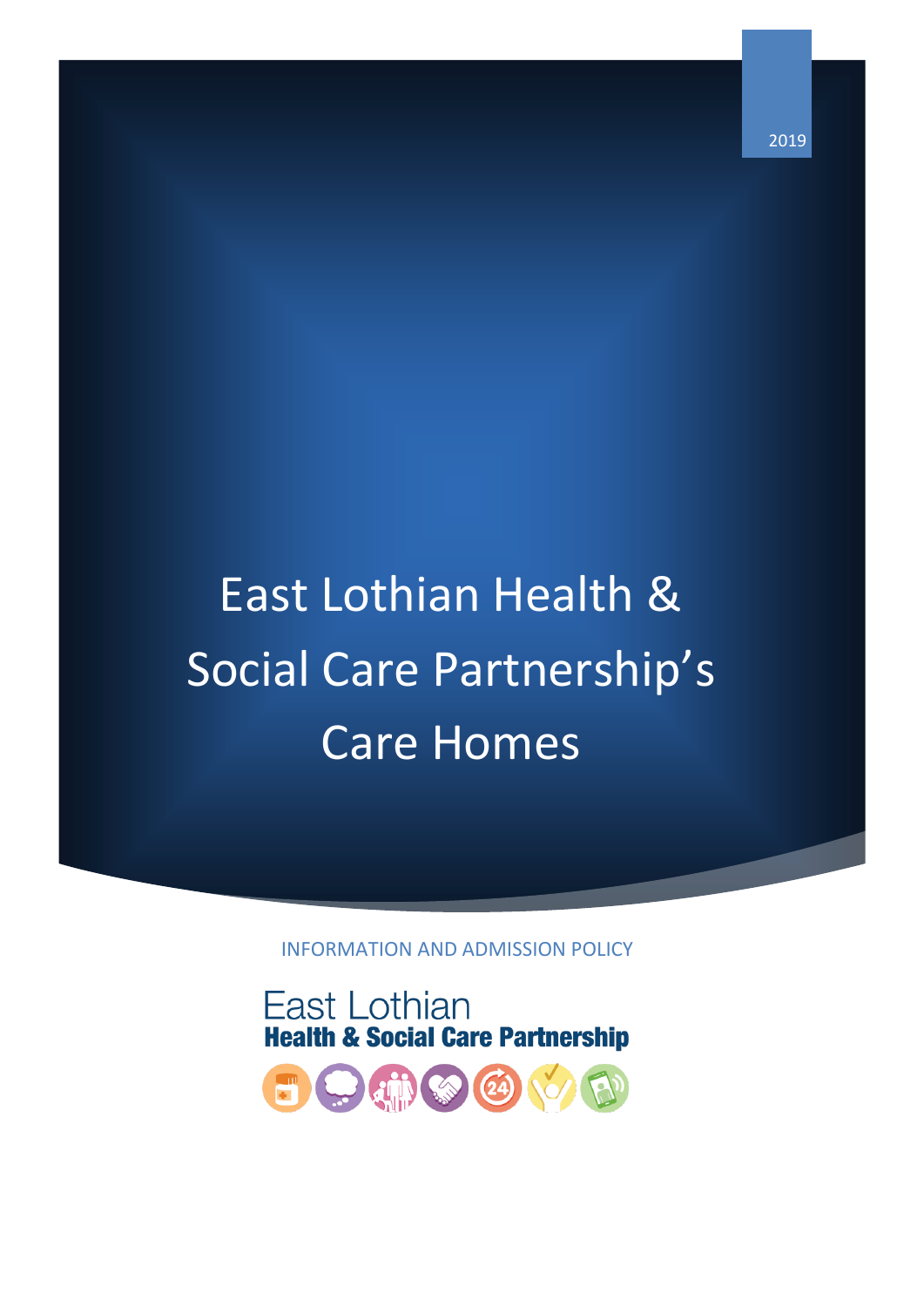East Lothian Health & Social Care Partnership owns three residential homes and one nursing home.

#### **Residential Homes**

#### **Crookston - Tranent**

Crookston is a modern 60 bedded care home based over three floors and was opened in 2014. 40 beds are registered with the Care Inspectorate for care home residents, the remaining 20 beds are managed by the NHS and used as intermediate care beds.

All bedrooms in the care home are large single rooms with en-suite facilities that are suitable for wheelchair and hoist users. Each room is furnished with a bed, double wardrobe, chest of drawers, a lockable bed-side cabinet and an armchair. The home has the facilities in each bedroom for residents to have their own private telephone, if they wish to pay for this service.

The home is fitted with an electronic key pad system to allow entry into and out of the home. It also has a secured garden with walkways and seating areas.

#### **The Abbey – North Berwick**

The Abbey is a 30 bedded home built over two floors. It offers permanent placements to 28 residents with 2 rooms reserved for respite placements. One permanent bedroom in the home is a double room. Some rooms may be suitable for wheelchair users and hoists.

Rooms in the new building all have en-suite facilities, while bedrooms situated in the old building have access to shared bathrooms and a shower. Each room has television and pay phone sockets, a washbasin and is furnished with a bed, wardrobe, dressing table, set of lockable drawers and an armchair.

Personal items such as small pieces of furniture, photographs, ornaments and pictures can be brought in to help residents feel more at home. However, it may not be possible to accommodate large items of furniture.

The home has two wheelchair accessible toilets, one on the ground floor and the other on the first floor. The top floor is accessible via a lift. The home has large gardens with a through road access to the main road. Entry to the building is by door entry system.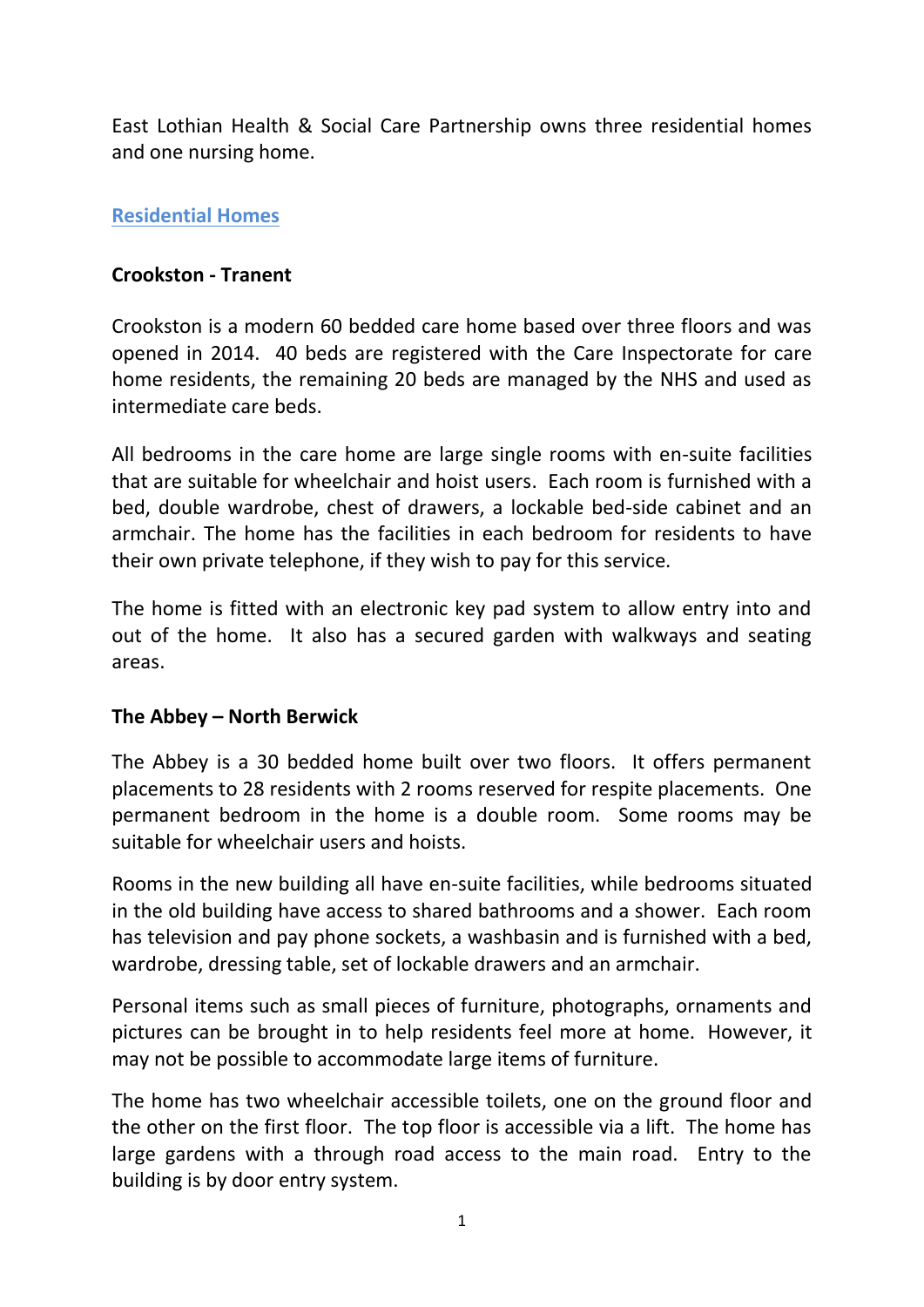### **Eskgreen - Musselburgh**

Eskgreen is a 30 bedded care home built over 3 floors. The home offers permanent placements to 27 residents and 3 rooms are reserved for clients on respite placements. The home is situated in the centre of Musselburgh near the Esk River. Eskgreen has one lift which is wheelchair accessible.

Each room has a wash hand basin and a television socket. The rooms are furnished with a bed, wardrobe, dressing table, set of lockable drawers and an armchair, and you can bring small items of furniture and personal effects with you. There are shared bathrooms on each floor and a Whirlpool bath.

Due to the design and layout of the home, some bedrooms cannot be accessed by a hoist, although most can be accessed by a wheelchair. There are wheelchair accessible toilets and bathrooms on each floor.

Access into the home is available through a keypad at the front door. The home has electronic access systems installed on internal stairwells to ensure client safety.

Eskgreen has pleasant gardens and a large conservatory to make the most of its picturesque location.

### **Nursing Homes**

### **Belhaven - Dunbar**

Belhaven Nursing Home, located in West Barns, is based in a semi-rural setting in the grounds of Belhaven Hospital. The home can accommodate 11 residents. Although the nursing home is owned by East Lothian Health & Social Care Partnership, it is run by NHS nursing staff.

All facilities are on the ground floor and each bedroom is a single room with an en-suite toilet and hand basin. There are shared lounge and dining areas. The home also houses the Haven Café which offers residents a place to relax, chat and enjoy activities from the two on site activity co-ordinators. The home also offers residents hairdressing facilities as well as a sensory area.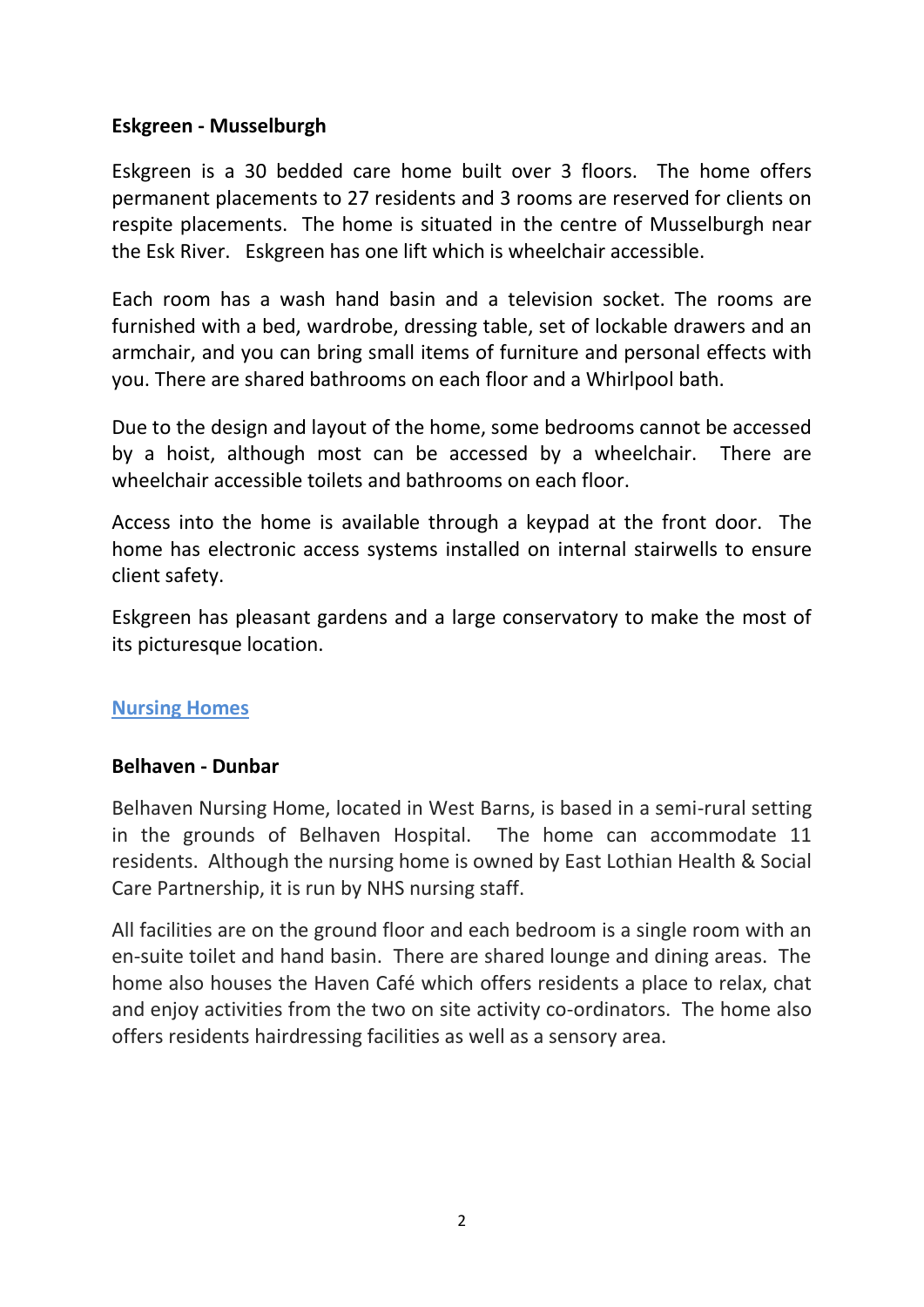## **How to visit a Partnership owned care home**

If you wish to arrange a visit to one of the Partnership's care homes you can either discuss this with your social worker or contact the home manager directly for more information and to make an appointment.

# **Residents and their families should note that none of East Lothian Health & Social Care Partnership owned care homes are secure units therefore these homes may not be suited to those clients who are prone to wandering.**

Prior to a placement being offered at any of our homes, an individual assessment will be carried out by your social worker and the home manager. Your needs, the needs of other residents, the homes environment and the staffing levels will be taken into account to make sure that a placement at your chosen home would be suitable for you.

## **Admission Policy – Partnership owned homes**

### **WI FI/Broadband**

Wi Fi is not available in any of the homes however telephone and broadband can be installed by a provider of your choice and you will be billed directly by them.

### **Nursing Staff/GP Access**

East Lothian Health & Social Care Partnership care homes do not have nursing staff on the premises but all homes are supported by a local GP practice and have access to District Nurses when required.

### **Alcohol**

Alcohol is permitted within each of our homes, unless you have a medical reason which prohibits drinking or you lack the capacity to make an informed choice. This should be discussed prior to admission with you. However, if your behaviour while consuming alcohol affects others within the homes, this decision may be revoked.

### **Drugs**

The homes do not permit the use of illegal drugs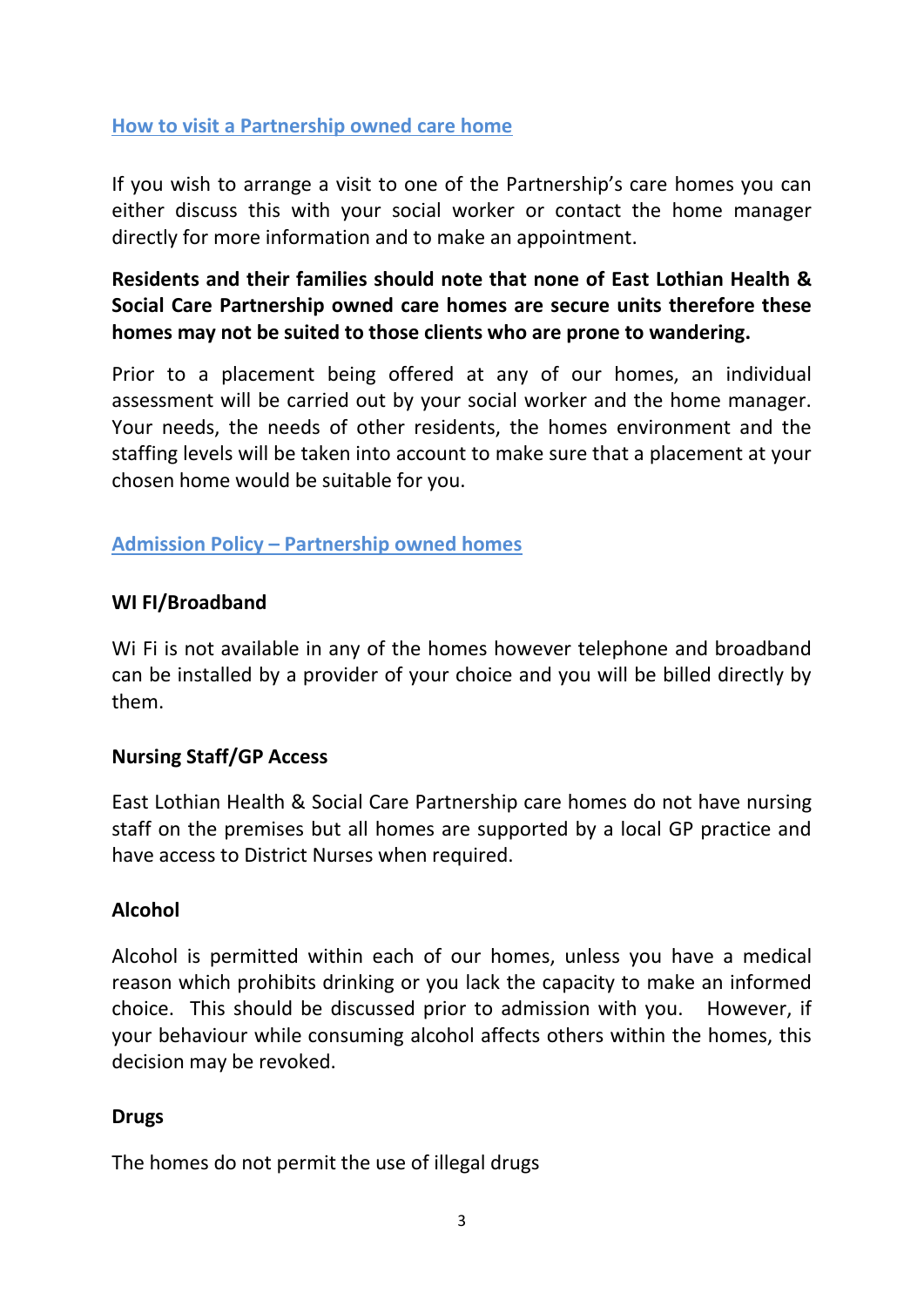## **Pets**

Small pets are welcome and can be kept within your own room although must be discussed and agreed with the home manager in the first instance. You, your next of kin or carer must take full responsibility for pet cleaning and its welfare. Pets must not impact on other residents or the home. Unfortunately dogs and cats are not permitted to reside in the home, but are welcome to visit although must be kept under control at all times. Any dogs visiting the home must be kept on a lead.

# **Personal Care**

Your personal bathing preferences will be respected and documented within your care plan. However, the expectation for good skin care and regular skin checks is that you bathe or shower once a week and that your personal hygiene does not impact on you or others in the home.

# **Changing Care Needs**

If your needs change during your stay with us and you require a wheelchair or specialised seating for your condition, you should be aware that these may not be funded by the NHS. In that case, you, your next of kin or carer may have to fund this equipment privately. We will liaise with you to discuss this and find a way forward.

### **Insurance**

It is advised that you consider insurance for any personal possessions you bring with you. This should cover any breakages, loss of items or damage to personal effects such as your Television, glasses, laptops, hearing aids and mobile phones.

### **Cleaning**

We employ domestic staff to assist with cleaning duties within the home and residents rooms. We ask that you permit domestic staff into your room at least once a week to ensure the home is free from odours and remains at a high standard. We will arrange a day and time to suit your personal requirements.